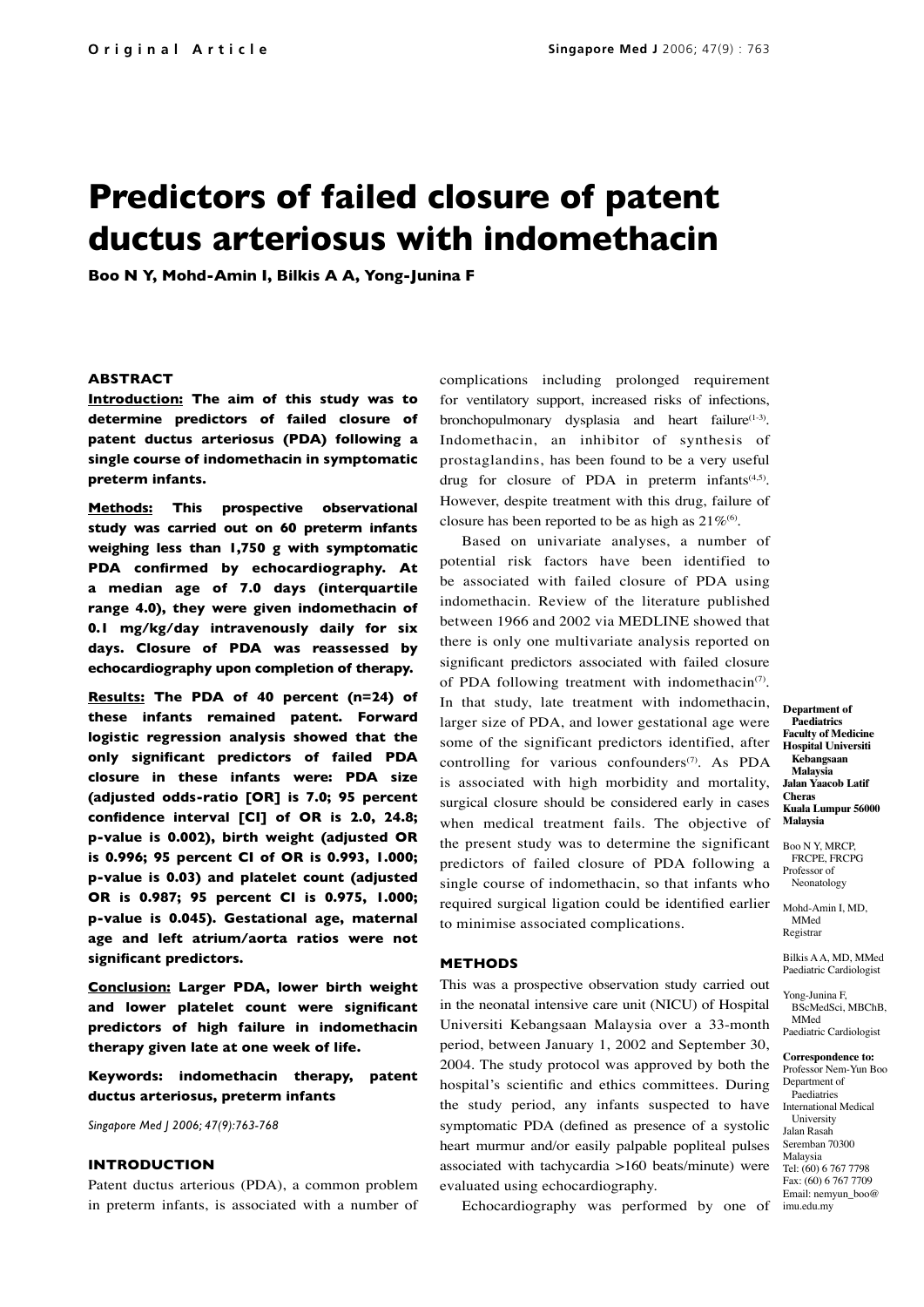the two cardiologists using an ultrasound machine with colour Doppler moder (Apogee 800 Plus, ATL Ultrasound Inc, Bothell, WA, USA) and a 7.5-MHz transducer. The ductus arteriosus was evaluated from the left parasternal long axis and short axis view, as well as the suprasternal view. The ductal diameter size was measured (in millimetres) via the short axis view at the pulmonary area, and the left atrial (LA) and aortic (AO) root diameters were measured via the left parasternal long axis view using M-mode. Both continuous wave and pulse wave Doppler modes were used to confirm the presence and direction of ductal flow. All echocardiograms were recorded on videotapes and interpreted by one cardiologist (BAA). A haemodynamically-significant PDA based on echocardiographical findings was defined as one with an internal ductal diameter of ≥1.5mm and/or with an LA/AO ratio  $\geq 1.5^{(8)}$ .

The inclusion criteria were all preterm infants with symptomatic PDA confirmed by echocardiography, of gestational age less than 37 weeks, birth weight less than 1,750 g, and commenced on indomethacin treatment by the neonatologists in charge. The exclusion criteria were presence of a ductal dependent cardiac lesion, persistent pulmonary hypertension, gross congenital abnormalities, or birth weight greater than 1,750 g.

The dose of indomethacin used for closure of PDA in this NICU during the study period was 0.1 mg/kg/day given intravenously daily for six days. Indomethacin was withheld when any of the following conditions was present: urine output less than 1 ml/kg/h for more than six hours, thrombocytopaenia of  $\langle 60 \times 10^9 \rangle$ uL, bleeding diathesis, serum bilirubin >200 μmol/L, suspected necrotising enterocolitis, renal impairment (serum creatinine >141 μmol/L), or ductal dependent congenital heart disease.

Within 48 hours of completion of a course of indomethacin treatment, echocardiography was repeated to assess ductal size. A second course of indomethacin was given when a PDA was still present without associated contradictions to therapy. Following echocardiographical confirmation of closure of PDA, infants were monitored closely for clinical evidence of re-opening of PDA. Repeat echocardiography was carried out on any infant suspected of having re-opened PDA. Congestive heart failure was diagnosed when there was persistent tachycardia (>160 beats/minute), tachypnoea (>60 breaths/minute), cardiomegaly and enlarging hepatomegaly.

During indomethacin therapy, full blood count and renal profiles of infants were monitored before the onset and on the third or fourth day of therapy.

Indomethacin therapy was stopped when an infant developed any of the contraindication described above. Based on an estimated 25% rate of failed closure of PDA by indomethacin therapy $(6)$ , with an absolute precision of 10% at 90% confidence level, a minimum sample size of 51 infants was required.

Variables of infants with and without PDA closure following indomethacin therapy were compared. The chi-square test (or Fisher exact test for variables with an expected value of less than five) was used for analysis of categorical variables. For continuous variables, the Student's t-test (unpaired) was used for analysis of variables with normal distribution and the Mann-Whitney U test for analysis of variables with skewed distribution. Logistic regression analysis was subsequently carried out to identify the significant risk factors associated with failed first course of indomethacin therapy. The status of PDA after first course of indomethacin therapy was used as the dependent variable while potential risk factors (weight, gestational age, maternal age, platelet count prior to first course of indomethacin therapy, PDA size and LA/AO ratio prior to therapy) identified during univariate analysis with p-values of <0.05 were used as independent variables. p-values of less than 0.05 were considered to be statistically significant.

#### **RESULTS**

During the study period, 380 preterm infants weighing <1,750 g were admitted to the NICU. Of these, 60 (15.8%) developed symptomatic PDA at a median age of 5.0 days (interquartile range [IQR]=3.0). None of them had other cardiac lesions. Following a first course of indomethacin at a median age of 7.0 days (IQR=4.0), the PDA of  $40\%$  (n=24) remained patent (Fig. 1). 14 (23.3%) infants received a second course of indomethacin therapy and two (3.3%) a third course. 13 (21.7%) infants subsequently had surgical ligation of PDA. 11 (18.3%) infants died despite treatment. No infants who survived, developed evidence of re-opening of PDA.

The maternal and demographical data of infants with and without closure of PDA by a first course of indomethacin were compared (Table I). Except for birth weight, gestational age and maternal age, there was no significant difference in the proportions of infants with various maternal and basic neonatal factors between these two groups. Infants with failed PDA closure weighed significantly less, were of significantly younger gestational age and were born to significantly younger mothers, than infants whose PDA were successfully closed after a first course of indomethacin therapy  $(p<0.05)$ .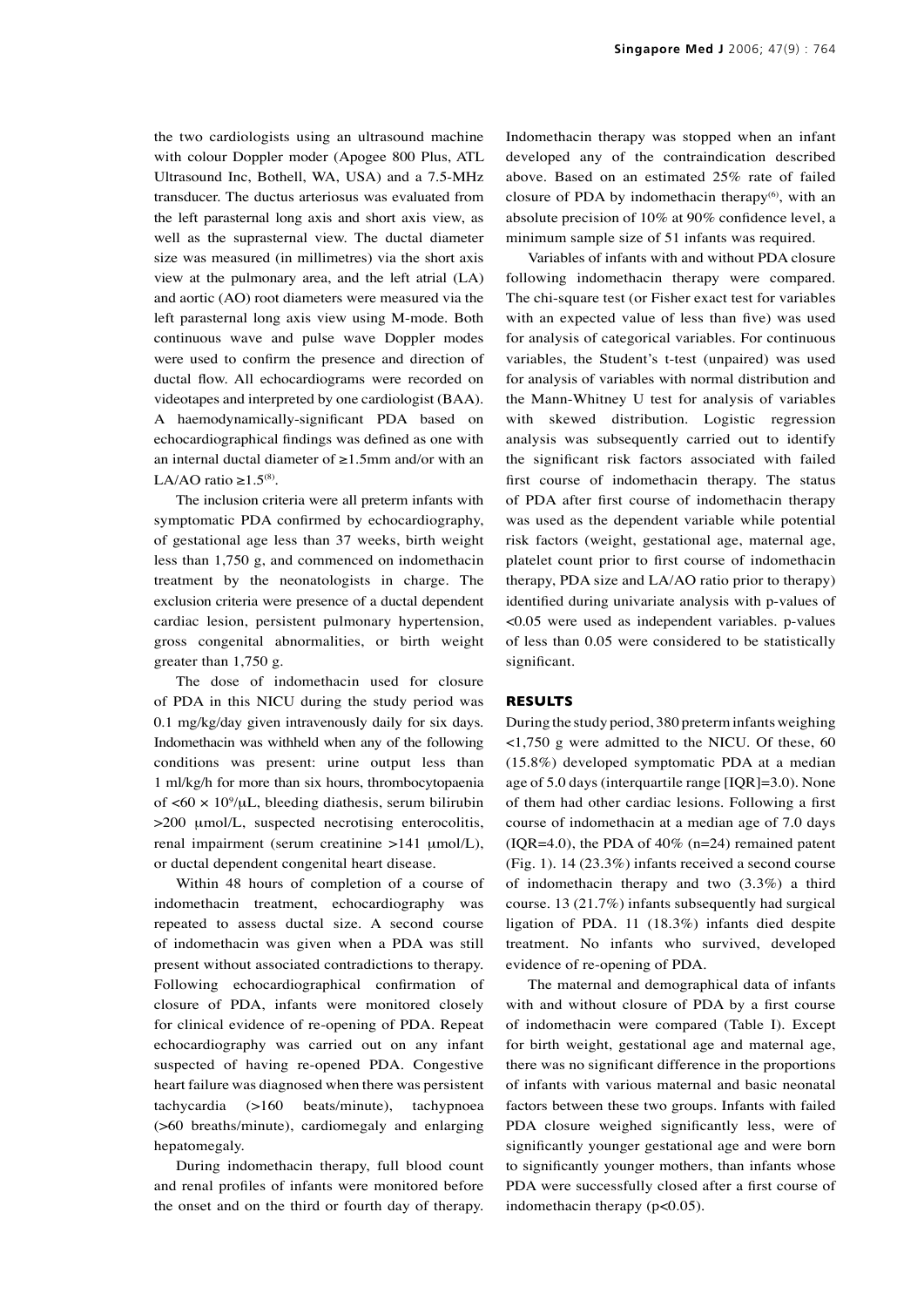| Maternal and                               | <b>PDA</b> | <b>PDA</b>   | Unadjusted         | p-value |
|--------------------------------------------|------------|--------------|--------------------|---------|
| neonatal variables                         | not closed | closed       | odds-ratio         |         |
|                                            | $(n=24)$   | $(n=36)$     | (95% CI)           |         |
| Ethnic groups (%)                          |            |              |                    |         |
| Non-Malays                                 | 9(37.5)    | 12(33.3)     |                    |         |
| Malays                                     | 15(62.5)   | 24(66.7)     | 0.8(0.3, 2.8)      | 0.7     |
| Male infants (%)                           | 12(50)     | 21(58.3)     | 0.7(0.2, 2.3)      | 0.5     |
| Maternal parity (%)                        |            |              |                    |         |
| $0 - 1$                                    | 16(66.7)   | 18(50)       |                    |         |
| $\geq$ 2                                   | 8(33.3)    | 18(50)       | 2.0(0.6, 6.7)      | 0.2     |
| PIH (%)                                    | 3(12.5)    | 7(19.4)      | $0.6$ $(0.1, 3.0)$ | 0.7     |
| Placenta praevia (%)                       | 1(4.2)     | 3(8.3)       | 0.5(0.01, 6.5)     | 0.6     |
| Given antenatal steroid (%)                | 15(62.5)   | 22(61.1)     | 1.1(0.3, 3.5)      | 0.9     |
|                                            |            |              | 95% CI of          |         |
|                                            |            |              | difference         |         |
|                                            |            |              | between means      |         |
| Mean maternal age (years) (SD)             | 26.1(4.7)  | 29.8(7.0)    | $-6.7, -0.6$       | $0.02*$ |
| Mean birth weight (g) (SD)                 | 1,027(218) | I, I75 (297) | $-280, -14$        | $0.03*$ |
| Mean gestational age (weeks) (SD)          | 28.0(2.5)  | 29.6(2.7)    | $-2.9, -0.2$       | $0.03*$ |
| Mean Apgar score at 1 minute of life (SD)  | 6.3(1.9)   | 6.1 $(1.9)$  | $-0.8, 1.2$        | 0.7     |
| Mean Apgar score at 5 minutes of life (SD) | 8.1(1.2)   | 8.4(1.3)     | $-0.9, 0.4$        | 0.4     |

**Table I. Comparison of neonatal demographical and maternal factors between infants with and without closure of PDA treated with first course of indomethacin.**

PIH: pregnancy-induced hypertension; CI: confidence interval; SD: standard deviation; \* denotes statistical significance.

| Table II. Comparison of clinical problems occurring prior to first course of indomethacin therapy between |  |
|-----------------------------------------------------------------------------------------------------------|--|
| infants with and without closure of PDA by first course of indomethacin.                                  |  |

| Clinical variables                                                                  | PDA not closed<br>$(n=24)$ | PDA closed<br>$(n=36)$ | Unadjusted<br>odds-ratio<br>(95% CI)     | p-value  |
|-------------------------------------------------------------------------------------|----------------------------|------------------------|------------------------------------------|----------|
| RDS (%)                                                                             | 23 (95.8)                  | 30(83.3)               | $4.6$ (0.5, 220.6)                       | 0.2      |
| Received surfactant therapy (%)                                                     | 23 (95.8)                  | 30(83.3)               | $4.6$ (0.5, 220.6)                       | 0.2      |
| Congenital pneumonia (%)                                                            | 1(4.2)                     | 2(5.6)                 | 0.7(0.01, 15.0)                          | 1.0      |
| Ventilated (%)                                                                      | 23 (95.8)                  | 30(83.3)               | $4.6$ (0.5, 220.6)                       | 0.2      |
| Median duration of ventilation (days) (IQR)                                         | 4(5.8)                     | 2(4.0)                 |                                          | 0.08     |
| Congestive heart failure (%)                                                        | 13(54.2)                   | 13(36.1)               | 2.1(0.6, 6.9)                            | 0.2      |
| Sepsis (%)                                                                          | 4(16.7)                    | 5(13.9)                | 1.2(0.2, 6.5)                            | 1.0      |
| Median volume of maintenance fluid<br>at time of diagnosis of PDA (ml/kg/day) (IQR) | 150(20)                    | 150(10)                |                                          | 0.6      |
|                                                                                     |                            |                        | 95% CI of<br>difference<br>between means |          |
| Mean urine output before indomethacin                                               |                            |                        |                                          |          |
| therapy (ml/kg/h) (SD)                                                              | 5.4(1.2)                   | 5.4 $(1.4)$            | $-0.7, 0.7$                              | 1.0      |
| Mean Hb (g/dL) (SD)                                                                 | 13.0(2.4)                  | 13.1(1.8)              | $-1.2, 1.2$                              | 1.0      |
| Mean platelet count (10 <sup>9</sup> /dL) (SD)                                      | 137.1 (69.0)               | 183.4 (38.8)           | $-77.9 - 14.8$                           | $0.005*$ |

RDS: respiratory distress syndrome; CI: confidence interval; Hb: haemoglobin; SD: standard deviation; IQR: interquartile range; \* denotes statistical significance.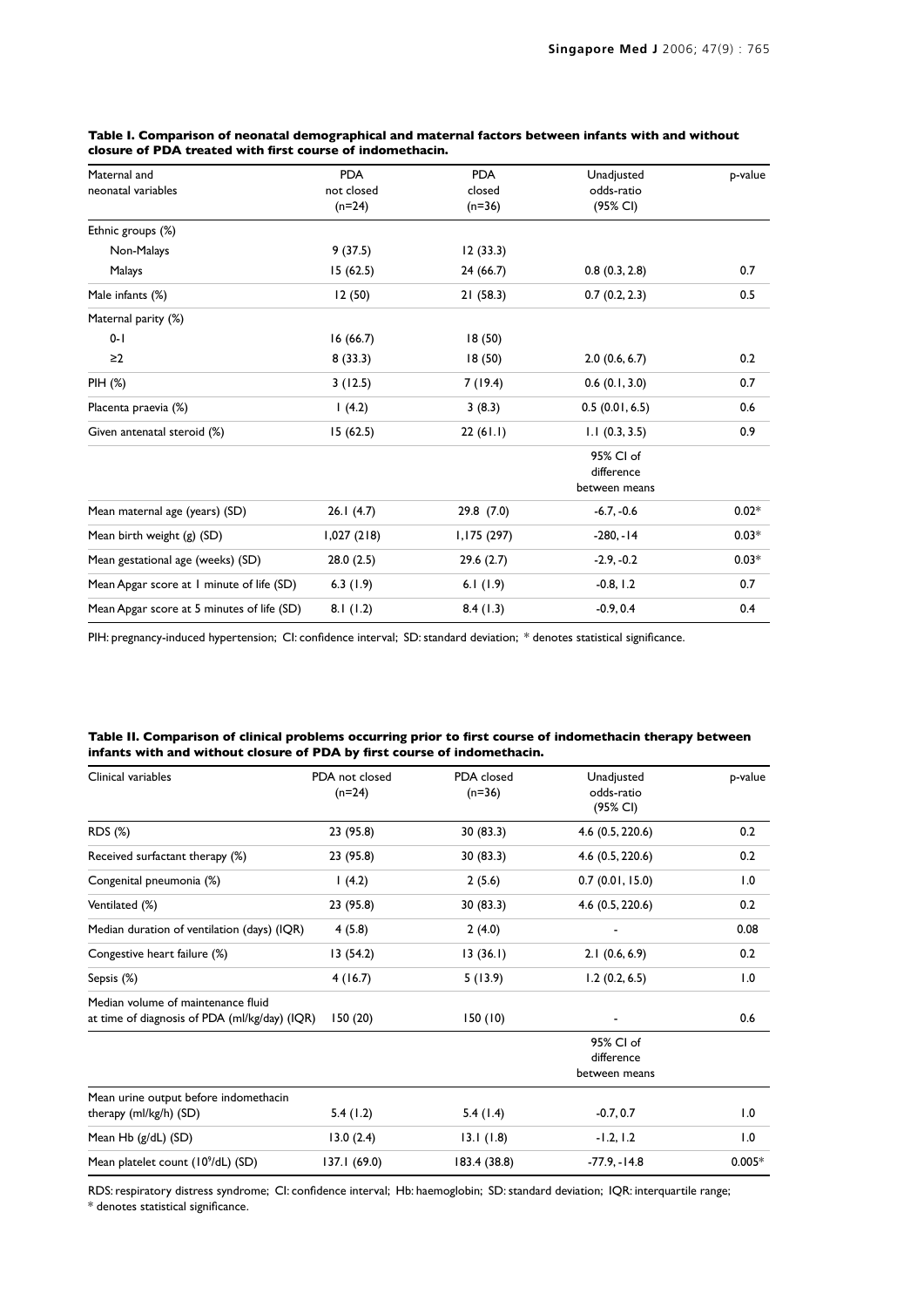|                                            | PDA not closed<br>$(n=24)$ | PDA closed<br>$(n=36)$ | 95% CI of<br>difference<br>between means | p-value    |
|--------------------------------------------|----------------------------|------------------------|------------------------------------------|------------|
| Mean age of detection of PDA               |                            |                        |                                          |            |
| $(days)$ (SD)                              | 5.8(3.0)                   | 5.1(3.4)               | $-1.0, 2.3$                              | 0.4        |
| Mean PDA size prior to indomethacin        |                            |                        |                                          |            |
| therapy (mm) (SD)                          | 2.2(0.6)                   | 1.4(0.7)               | 0.4, 1.1                                 | $< 0.001*$ |
| Mean LA/AO ratio prior to                  |                            |                        |                                          |            |
| indomethacin therapy (SD)                  | 2.0(0.7)                   | 1.5(0.5)               | 0.1, 0.8                                 | $0.005*$   |
| Median age when indomethacin therapy       |                            |                        |                                          |            |
| was started (days) (IQR)                   | 7.0(3.0)                   | 7.5(5.0)               |                                          | 0.7        |
| Median number of doses of indomethacin     |                            |                        |                                          |            |
| given during first course of therapy (IQR) | 6.0(3.8)                   | 6.0(0)                 |                                          | 0.1        |
|                                            |                            |                        | Unadjusted odds-ratio<br>(95% CI)        |            |
| Received frusemide during indomethacin     |                            |                        |                                          |            |
| therapy $(\%)$                             | 13(54.2)                   | 13(36.1)               | 2.1(0.6, 6.9)                            | 0.2        |

**Table III. Comparison of clinical variables regarding PDA and first course of indomethacin therapy between infants with and without PDA closed by first course of indomethacin.**

SD: standard deviation; IQR: interquartile range; LA/AO: left atrium/aorta; CI: confidence interval; \* denotes statistical significance.

Prior to a first course of indomethacin therapy, there was no significant difference between the two groups in the proportions of infants with respiratory distress syndrome (RDS), given surfactant therapy at birth, congenital pneumonia, developing congestive heart failure or sepsis, and on ventilatory support (Table II). Neither was there any significant difference in the volume of maintenance fluid given, mean urine output or mean haemoglobin level between these two groups of infants before commencement of first course of indomethacin therapy. Infants who failed to respond to a first course of indomethacin therapy had longer duration of ventilatory support than those who responded to therapy. However, this difference was not statistically significant (p=0.08). The mean platelet count of infants at the time when indomethacin was started, however, was significantly lower among infants with failed therapy (p=0.005).

There was no significant difference in the median age when symptomatic PDA was diagnosed between these two groups of infants (Table III). Neither was there any significant difference between the median ages when indomethacin was started, nor any difference in the proportion of infants given frusemide therapy (during indomethacin therapy) between the two groups of infants. However, when compared with infants whose PDA closed with therapy, infants who failed to respond to a first course of indomethacin therapy had significantly larger PDA and higher mean LA/AO ratios prior to therapy  $(p<0.01)$ .

Forward logistic regression analysis showed that, after controlling for various potential confounders, the only significant predictors of failed PDA closure with a first course of indomethacin therapy were larger PDA size (adjusted odds ratio [OR]=7.0; 95% confidence interval [CI] of OR=2.0, 24.8; p=0.002), lower birth weight (adjusted OR=0.996; 95% CI of OR=0.993, 1.000; p=0.03) and lower platelet count (adjusted OR =  $0.987$ ;  $95\%$  CI=0.975, 1.000; p=0.045). Gestational age, maternal age and LA/AO ratios were not significant predictors.

Using values of estimated beta obtained from the forward regression equation mentioned above, the probabilities of failed PDA closure in symptomatic infants following a first six-day course of low dose indomethacin therapy at different birth weight, PDA diameters and platelet count could be estimated from the equation of  $1/(1=e^{-z})$ , where  $z=5.878 + 1.952$  (size of PDA) – 0.004 (birth weight) – 0.013 (platelet count); the diameter of PDA was expressed in millimetres, birth weight in grammes, and platelet count was expressed as  $\times 10^{3}/dL$ , respectively. The calculated probabilities of failed closure of PDA in symptomatic infants with normal platelet count of  $150 \times 10^{3}/dL$  but with different birth weight and different PDA diameter, are shown in Fig. 2.

## **DISCUSSION**

The incidence of PDA detected in preterm infants weighing <1,750 g in this study was lower than that reported by other investigators (Van Overmeire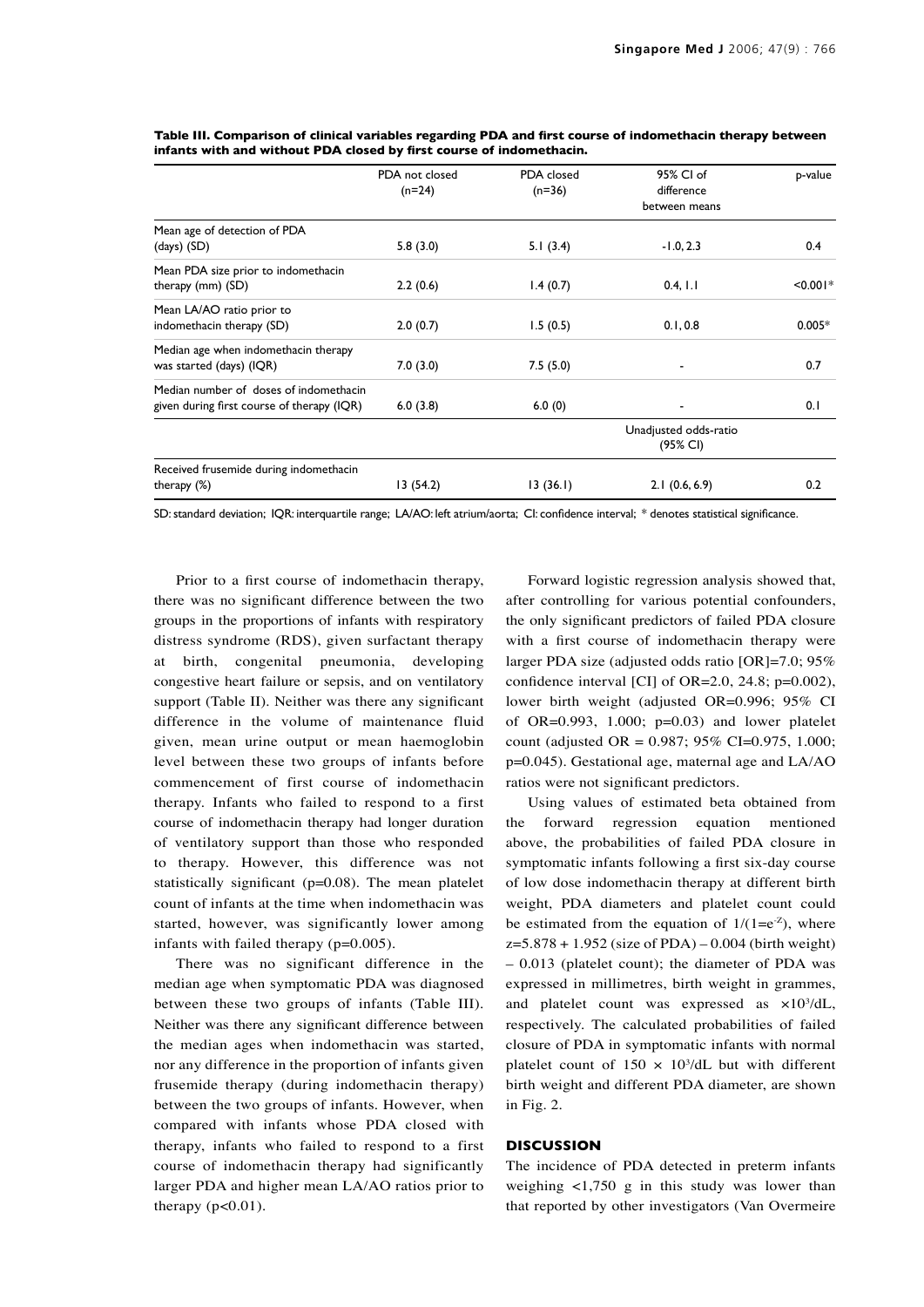et al: 33%<sup>(7)</sup>, Kluckow et al: 36%<sup>(8)</sup>, Gersony et al:  $21\%^{(9)}$ . One possible explanation for this was that the study was confined only to infants with clinical signs suggestive of PDA. As a result, infants with smaller PDA or who remained asymptomatic were not included in the present study. The failure rate of closing PDA with indomethacin in the present study was also higher than those reported elsewhere which had success rate as high as  $79\%$ <sup>(7,9-11)</sup>. The most likely explanations for this were the relatively later age (mean age of five days) of diagnosing PDA and the relatively later age (median age of 7.0 days) (Table III) of commencing indomethacin therapy in the present study. In a large randomised controlled study reported by Van Overmeire et al, successful closure of PDA was significantly higher among infants given indomethacin therapy at a mean age of 3.1 days (73% closure rate) than infants treated at a mean age of  $7.3 \text{ days}$ <sup>(7)</sup>.

In the present study, we also found that once the PDAs of symptomatic infants failed to respond to a course of indomethacin, it was unlikely for them to respond to repeated courses of indomethacin, especially when given late (Fig. 1). Furthermore, the mortality rate (8/24 or 33.3%) of infants who failed to respond to a first course of indomethacin was much higher than that (3/36 or 8.3%) of infants with PDA which did respond. In view of the high failure rates, our data suggest that screening and indomethacin treatment for PDA should be carried out earlier, i.e. within the first three days of life. Surgical ligation should be considered early once symptomatic infants failed to respond to an early course of therapy. The favourable outcome (survival of 92.3%) of infants who underwent surgical ligation in the present study was consistent with that of Goldstein et  $al^{(12)}$ , who reported no increase in morbidity and mortality in their surgically-ligated symptomatic PDA infants when compared with those whose PDA closed spontaneously.

Our data also confirmed the findings of other investigators<sup>(7)</sup> that the size of PDA is a very important predictor of failed closure of PDA by indomethacin therapy. For example, we found that in symptomatic infants weighing 1,000 g, and with PDA diameter ≥1.5 mm and a normal platelet count, the probability of failure to respond to a single course of indomethacin given at one week of age was more than 97%. Contrary to the observation of other investigators, we did not find LA/AO ratio to be a significant predictor of failed PDA closure based on multivariate analysis. The most likely explanation was the small sample size of this study which was underpowered to detect the difference in the LA/AO ratios



**Fig 1.** Outcome of infants with PDA treated with indomethacin and surgical ligation.



**Fig 2.** Probabilities of failed closure of PDA in symptomatic preterm infants with normal platelet count of 150,000/dL treated with a first six-day course of low-dose indomethacin therapy.